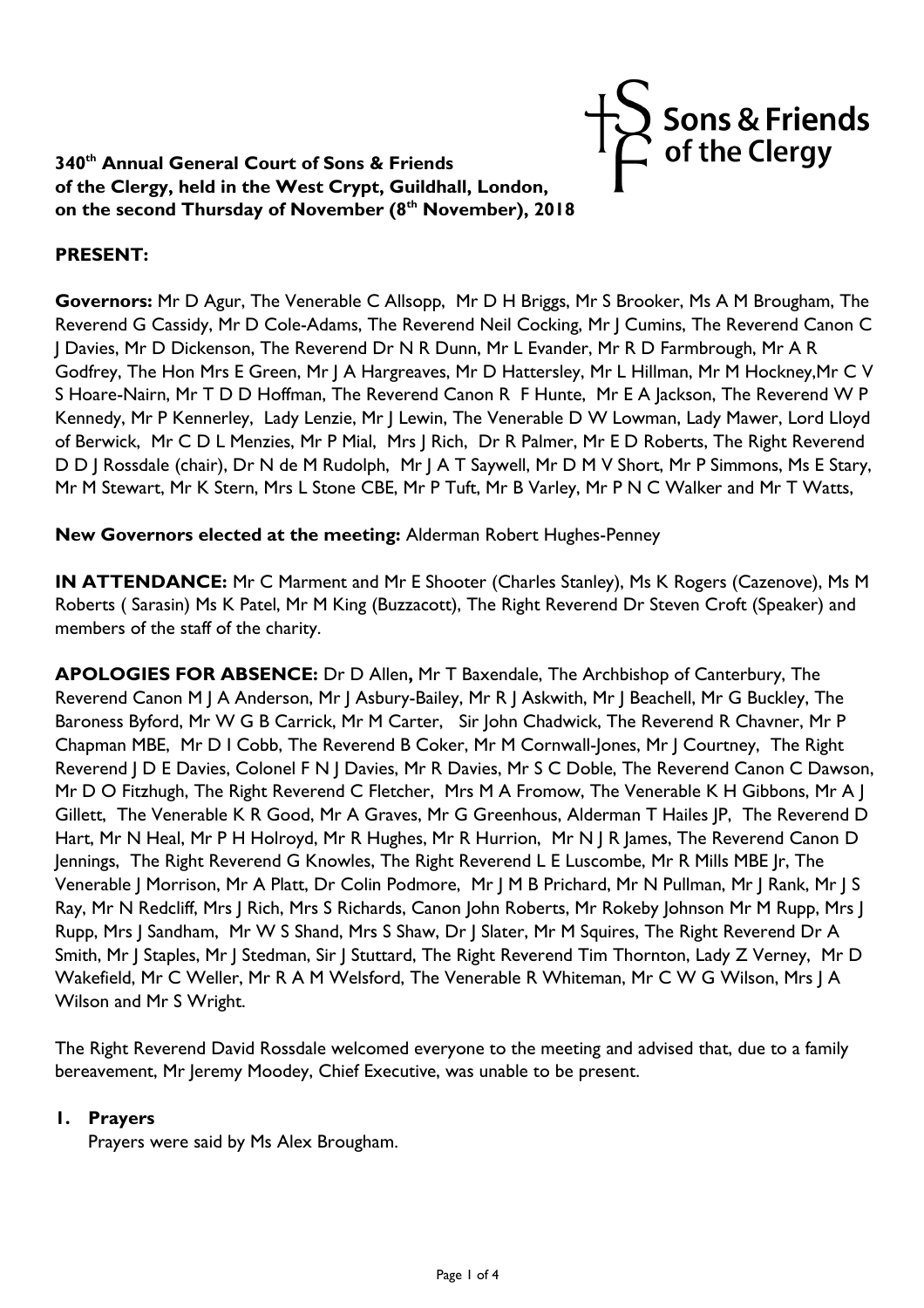### **2. Apologies for absence**

With the agreement of the meeting, the list of apologies was taken as read.

## **3. Minutes of the 339th Annual General Court of Sons & Friends of the Clergy held on Thursday 9th November 2017**

### **a) Approval of the minutes**

The Minutes of the Annual General Court held on Thursday 9<sup>th</sup> November 2017 were approved for signing by the chairman, The Right Reverend David Rossdale.

### **b) Matters arising**

There were no matters arising.

### **4. Governors deceased**

The names of the following Governors whose death had been reported were read out and all those present stood in silence in their memory: The Reverend Graham Blacktop, Viscount Churchill, Mr Simon Gordon Clark, Mr Christopher Latham, Mr J K Melling, Mr Hugh Peppiatt, The Venerable R E D Sharpley, Professor Rodney Taylor, Mr David Vermont, Mr Anthony Woodall and the Reverend Thomas Wynford-Phillips.

## **5. Senior Treasurer's report, including the presentation of the 2017 Annual Report and Accounts of Sons & Friends of the Clergy**

The Right Reverend David Rossdale gave the Senior Treasurer's report. He advised those present that both the Senior Treasurer's and the CEO's report would be brought together. Bishop Rossdale reported on the commitment of the Court of Assistants, who together have worked to develop a clearer internal structure, ensuring that governance procedures reflect best practice in the charity sector. In the light of the change in the Charity's objects in 2017, Bishop Rossdale spoke of the charity's ambition to further develop a wellbeing agenda to support the needs of Anglican clergy. He paid tribute to the Court of Assistants, Treasurers and staff, and confirmed the appointment of Sarah Crombie as Director of Charitable Services and Nick Gazard as Marketing and Communications Manager. He thanked Canon Christopher Davies for presiding at the Eucharist earlier in the day and the Reverend George Bush for the welcome received every year at St Mary-le-Bow. He thanked the Governors for their support and commitment to the charity.

There were no questions for the Senior Treasurer arising from the Report. The meeting received the Trustees' Annual Report and Accounts for 2017.

### **6. Updating the Royal Charter**

Bishop Rossdale summarised the proposed amendments to the Royal Charter, as set out in the explanatory memorandum circulated to Governors, and invited any comments. Lord Lloyd of Berwick asked that in future, when seeking to elect a vice president, the charity consider selecting a senior member of the judiciary. In response to a question from Mr David Short, Ms Alex Brougham confirmed that 'Friends of the Clergy' was incorporated by Act of Parliament, and further explained that when the two charities amalgamated, in accordance with the process set by the Charity Commissioners, the Royal Charter became the governing document for the combined charities.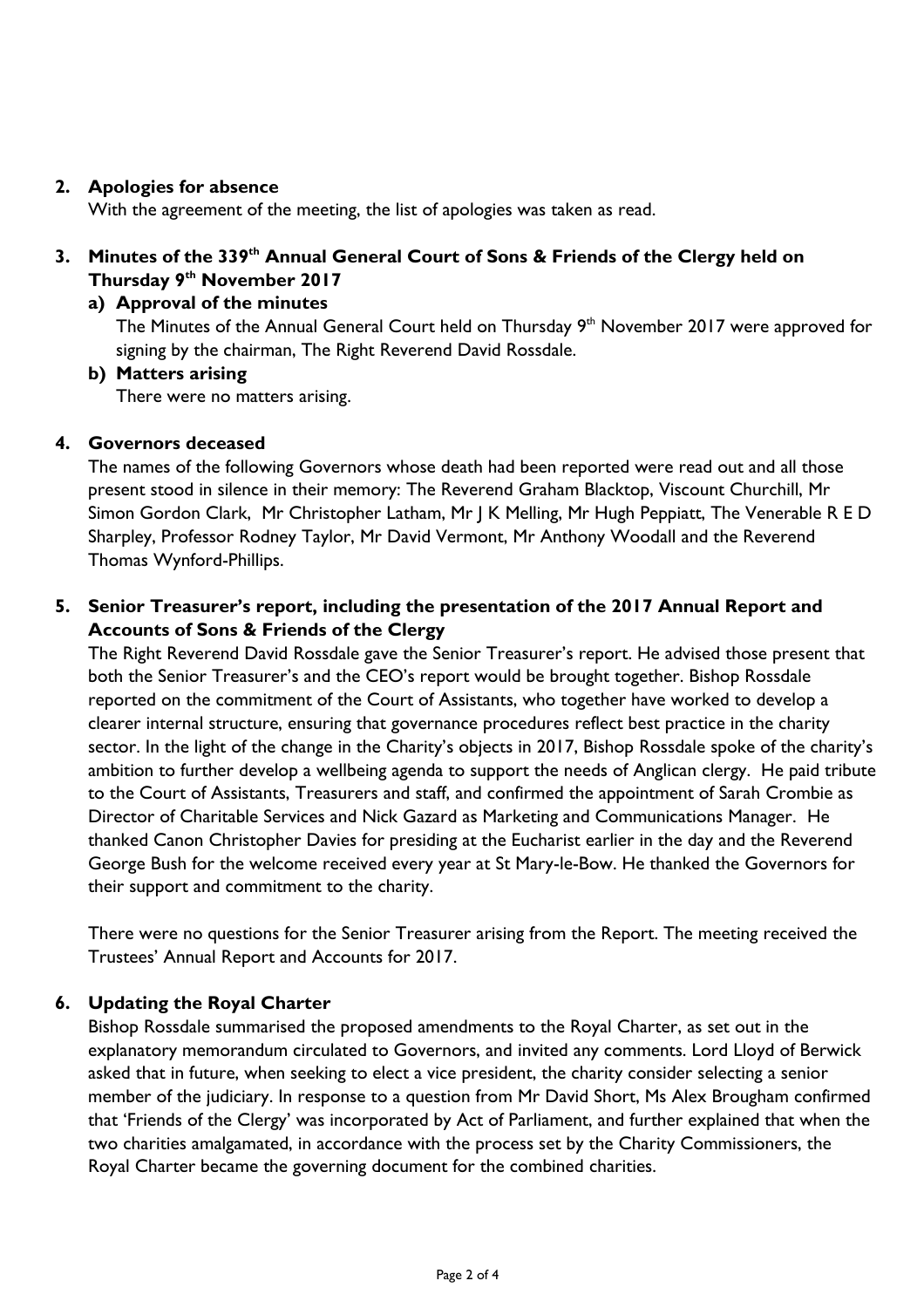Mr Lester Hillman, in relation to the Annual General Court meeting (Article 10), did not support the proposed change to the Charter to allow the holding of the meeting in a different month. Mr Stephen Brooker however extended his thanks and support to all concerned on their work in seeking to revise of the Royal Charter.

Bishop Rossdale thanked the Governors as, stakeholders, for their support throughout the consultation phase. He invited any further comments to be sent directly to the Chief Executive. The next stage will be to approach the Privy Council about the proposed changes.

### **7. Appointment of Auditors**

A resolution proposing Buzzacott as auditors of the charity for the financial year ending  $31<sup>st</sup>$  December 2018 was passed *nem con*.

### **8. Election of new Governors**

Mr Michael Hockney, Alderman Robert Hughes-Penney, Mr Ian Grundy, Alderman Prem Goyal and Mr Guy Fearon were elected as Governors on the proposal of the Right Reverend David Rossdale.

### **9. Election of:**

### **a) Honorary President(s)**

The Archbishop of York and the Bishop of London were elected as honorary Presidents on the proposal of the Right Reverend David Rossdale. This is in addition to the Archbishop of Canterbury who was so elected at the last Annual General Court.

### **b) Members of the Court of Assistants for the coming year**

The Right Reverend David Rossdale paid tribute to Ms Alex Brougham, Lady Mawer and Mrs Jill Sandham, who were not standing for re-election to the Court. Each had served the Court faithfully and well over a long period of time.

The Venerable Christine Allsopp paid tribute to The Right Reverend David Rossdale who, over a number of years, had given outstanding contribution to the charity as a trustee and who was now standing down as Senior Treasurer and trustee.

On the proposal of The Right Reverend David Rossdale it was resolved *nem con* that:

- The Reverend Canon Simon Butler be elected as a member of the Court of Assistants and Senior Treasurer, with effect from the end of the meeting.
- The Reverend Jack Dunn be elected as Treasurer.
- The Venerable Christine Allsopp be re-elected Treasurer.
- Mr Richard Farmbrough, Mr Jeremy Hargreaves and Mrs Jackie Jordan be elected as members of the Court of Assistants.

In each case to hold and serve in such offices in accordance with the Royal Charter.